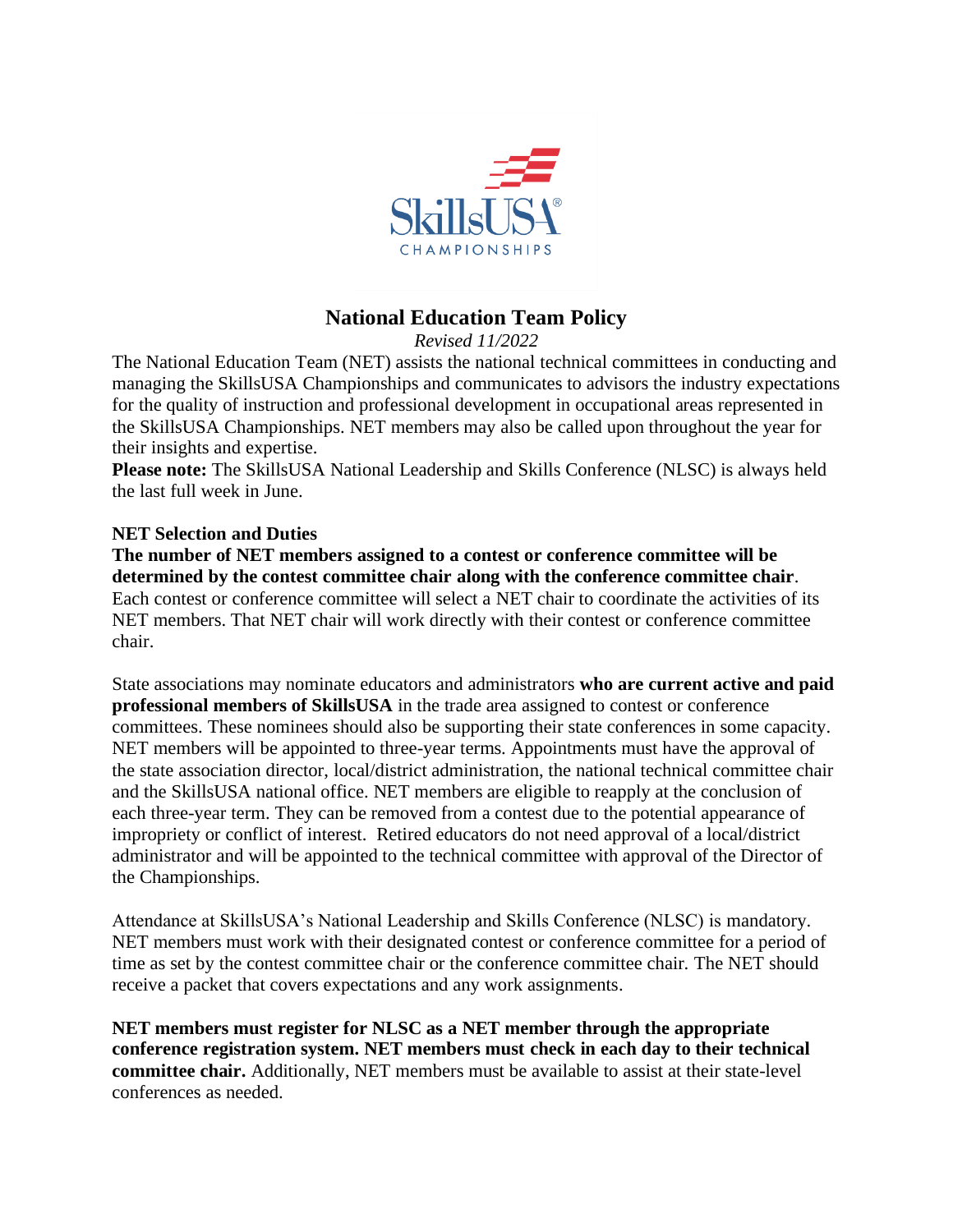**Note:** Individuals selected for the National Education Team shall not have student supervisory responsibilities during the NLSC.

Skill Contests **as assigned per the application** Leadership Contests **as assigned per the application** Occupationally Related Contests **as assigned per the application** Demonstration Contests **as assigned per the application** Conference Management Committees **as assigned per the application.**

## *Failure to attend NLSC and the SkillsUSA Championships is cause for removal from NET status.*

## **Responsibilities of the NET member will include the following:**

- 1. Suggest areas of need for industry update seminars at state and national SkillsUSA conferences.
- 2. Following the NLSC, submit a list of three to five criteria that would assist teachers in better preparing student contestants for the competition. Submissions will come from NET contest chairs. They will be forwarded to the director of the SkillsUSA Championships for posting and review on the national website.
- 3. Assist in identifying ways to make the contest more effective and recruit other organizations and potential sources of materials and equipment that can support the contest and/or committee at state and national level
- 4. **Provide assistance as needed in setting up and tearing down the contest area under direct supervision of the technical committee for the contest.**
- 5. Attend the technical committee critique or debriefing of the contest.
- 6. Work with the state association to promote increased SkillsUSA participation and membership at the local and state levels.
- 7. Assist in other areas as determined by the technical committee.

#### **Committee members will NOT:**

- 1. Be involved in the preparation of the contest projects to be used in the SkillsUSA Championships or have specific knowledge of the projects.
- 2. Participate in the creation of the **contest project or directly in the written test.\***
- 3. **Have direct contact with a competitor from their school or state during the contest.**
- 4. **Serve as judges, except in selected leadership contests.**
	- a. Doing so would result in student competitor disqualification as a result of their actions.
- 5. Serve on the contest committee if they have a contestant from their school competing in that contest at the SkillsUSA Championships. Such NET members may serve on a 2nd or 3rd choice contest or committee when this situation exists. Or they may sit out a year of eligibility for NET while accompanying such contestant(s) to the NLSC. It is the responsibility of the NET member to notify the program director of the SkillsUSA Championships of the above situation by June 1. The director will work with the NET member to provide access to the 2nd and 3rd choice contest or committee chair.

*\*The NET will be asked to submit questions that will be used for future written exams. Questions will be randomly added or rotated in, and the NET will not know when or if the questions were used in any given year.*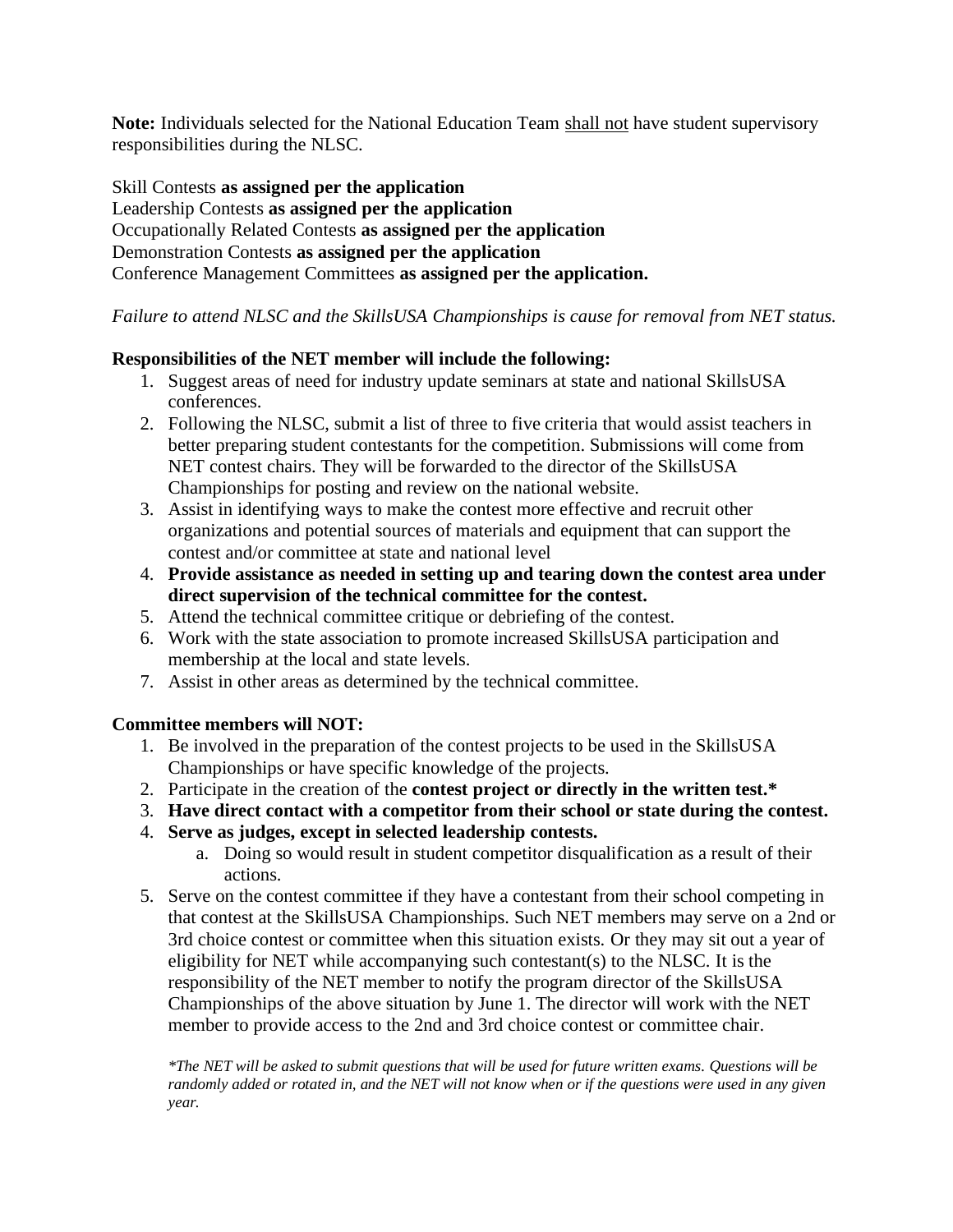# **Qualifications for Appointment**

- 1. Must be a current **paid professional member of SkillsUSA** and be a current or retired educator who is skilled in the subject matter area of the assignment.
- 2. Must be willing to follow the leadership of the technical committee or conference committee and complete the requested assignments in an orderly and congenial manner to ensure the success of the SkillsUSA Championships.
- 3. Must be committed to improving communications between instructors, technical committees, state association directors, and state departments of education for the purpose of improving instruction and job readiness.
- 4. **Must have financial support**. Some expenses may be reimbursed through a National Education Team Stipend.
- 5. This NET stipend availability and amount are contingent upon funds raised by SkillsUSA and are not guaranteed in any year. The NLSC registration fee will be waived for registered NET members.
- 6. The NLSC registration fee will be waived for registered NET members, providing that they are also NOT attending the NLSC as a registered advisor from a school/chapter.

# **Nomination Process**

- 1. No nominations will be considered without the recommendation of the SkillsUSA state director and local administrator. No NET member will be appointed to a contest unless there is a need or request from a Technical Committee. They also should be active within their State Conferences events and will be removed from a committee if there is a conflict of interest or non-performance. Further they are required to be active, paid members of the SkillsUSA state and national association.
- 2. SkillsUSA state association directors may send application details to selected teachers and/or administrators. Teachers and administrators may also download the nomination form from this web site: [www.skillsusa.org/competitions/skillsusa](https://www.skillsusa.org/competitions/skillsusa-championships/national-education-team/)[championships/national-education-team/](https://www.skillsusa.org/competitions/skillsusa-championships/national-education-team/) complete all necessary information and, with the letter of support from a local/district administrator (retired educators do not need approval of a local/district administrator on the application), forward the nomination form and letter of support to the state association director.
- 3. The state association director will review the applicant's qualifications and signify endorsement of the nominee by signing off and dating the nomination form.
- 4. The endorsed nomination form, letter of support, and your online application should be submitted at: [National Education Team Application](https://app.smartsheet.com/b/form/39be38d99bd046439ec965fc9573bc33)
- 5. The SkillsUSA national staff and appropriate national technical committee chairs will review nominations.
- 6. The SkillsUSA national headquarters will notify the educators selected and state association directors when they have been selected.

# **Addition Information**

- 1. Once a NET is approved, they will receive notification from the SkillsUSA Championships director and the necessary technical committee chair will also be notified.
- 2. The Director of the SkillsUSA Championships may remove a NET from a contest if there is a is concern about performance or a conflict of interest. The state director from the